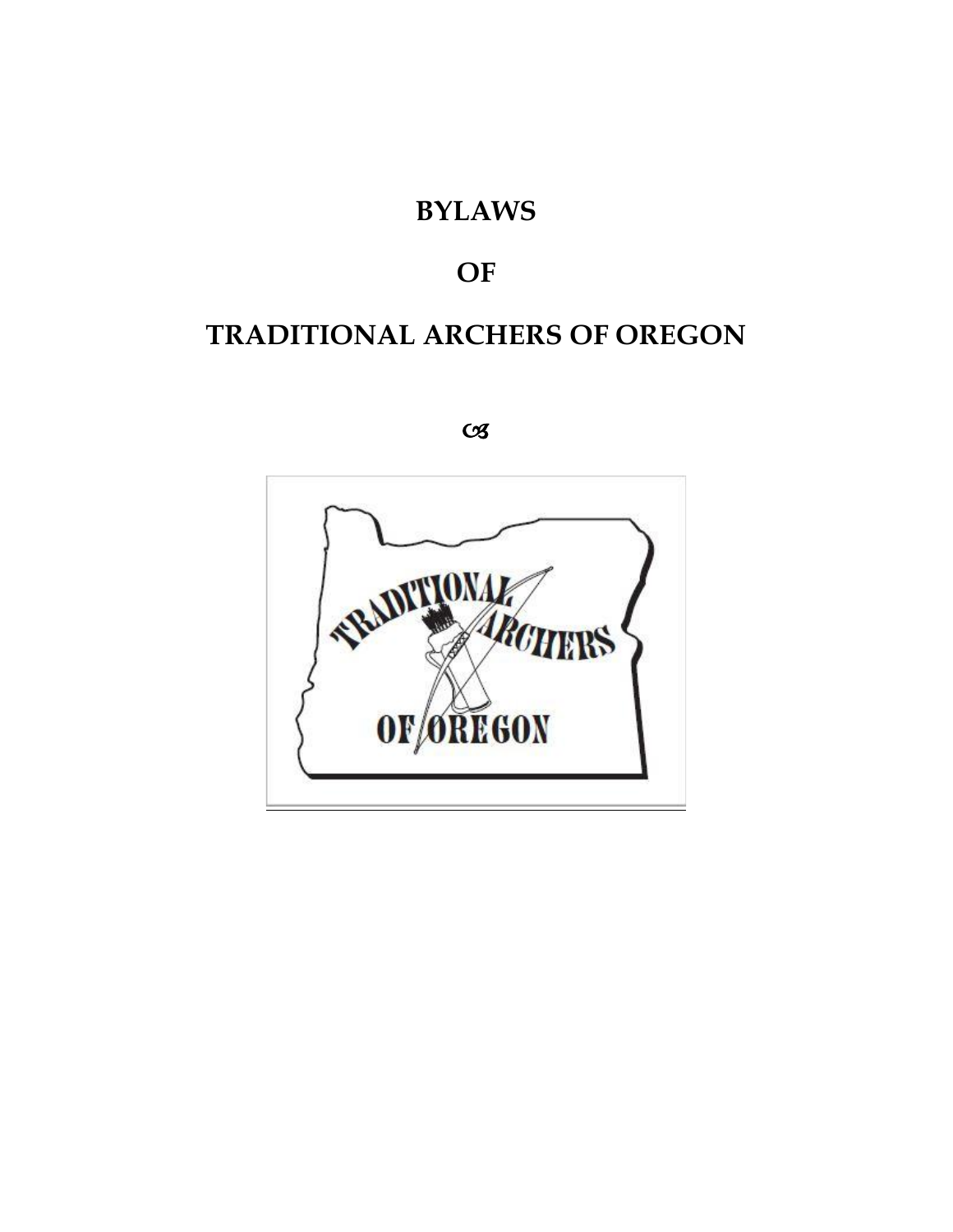**Adopted: July 28, 2007**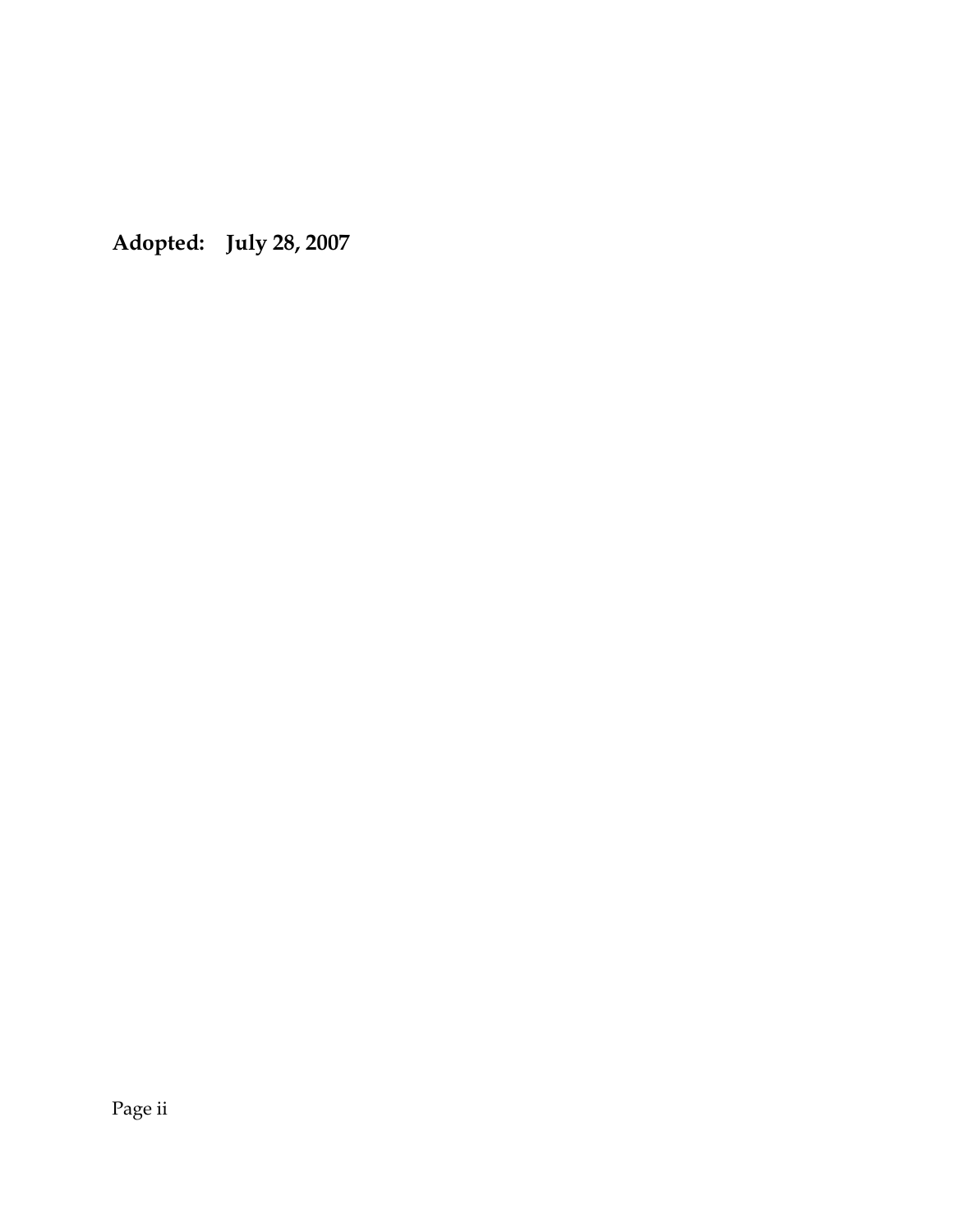#### **TABLE OF CONTENTS**

#### **ARTICLE I. PURPOSE**

Section 1. Purpose

#### **ARTICLE II. NON-VOTING MEMBERS**

Section 1. Rights and Obligations of Non-Voting Members Section 2. Reciprocal Membership

#### **ARTICLE III. VOTING MEMBERS/GOVERNING COUNCIL**

- Section 1. Powers of Voting Members
- Section 2. Records of Members
- Section 3. Dues
- Section 4. Selection and Tenure of Voting Members
- Section 5. Number of Voting Members
- Section 6. Qualifications of Voting Members
- Section 7. Suspension or Removal of Voting Members
- Section 8. Resignation of Voting Members
- Section 9. Quorum for Voting Membership Meetings
- Section 10. Decision-Making by Voting Members
- Section 11. Proxy Voting
- Section 12. Voting by Mail
- Section 13. Annual Voting Membership Meeting
- Section 14. Other Voting membership Meetings
- Section 15. Content of Notice
- Section 16. Waiver of Notice
- Section 17. Record Date

#### **ARTICLE IV. BOARD OF DIRECTORS**

- Section 1. Duties of the Board
- Section 2. Qualifications of Directors and Composition of the Board
- Section 3. Number of Directors
- Section 4. Terms of Directors
- Section 5. Selection of Directors
- Section 6. Removal of Directors
- Section 7. Resignation of Directors
- Section 8. Filling Vacancies
- Section 9. Conduct of Directors
- Section 10. Quorum
- Section 11. Decision-Making and Voting
- Section 12. No Proxy Voting
- Section 13. Telephonic Meetings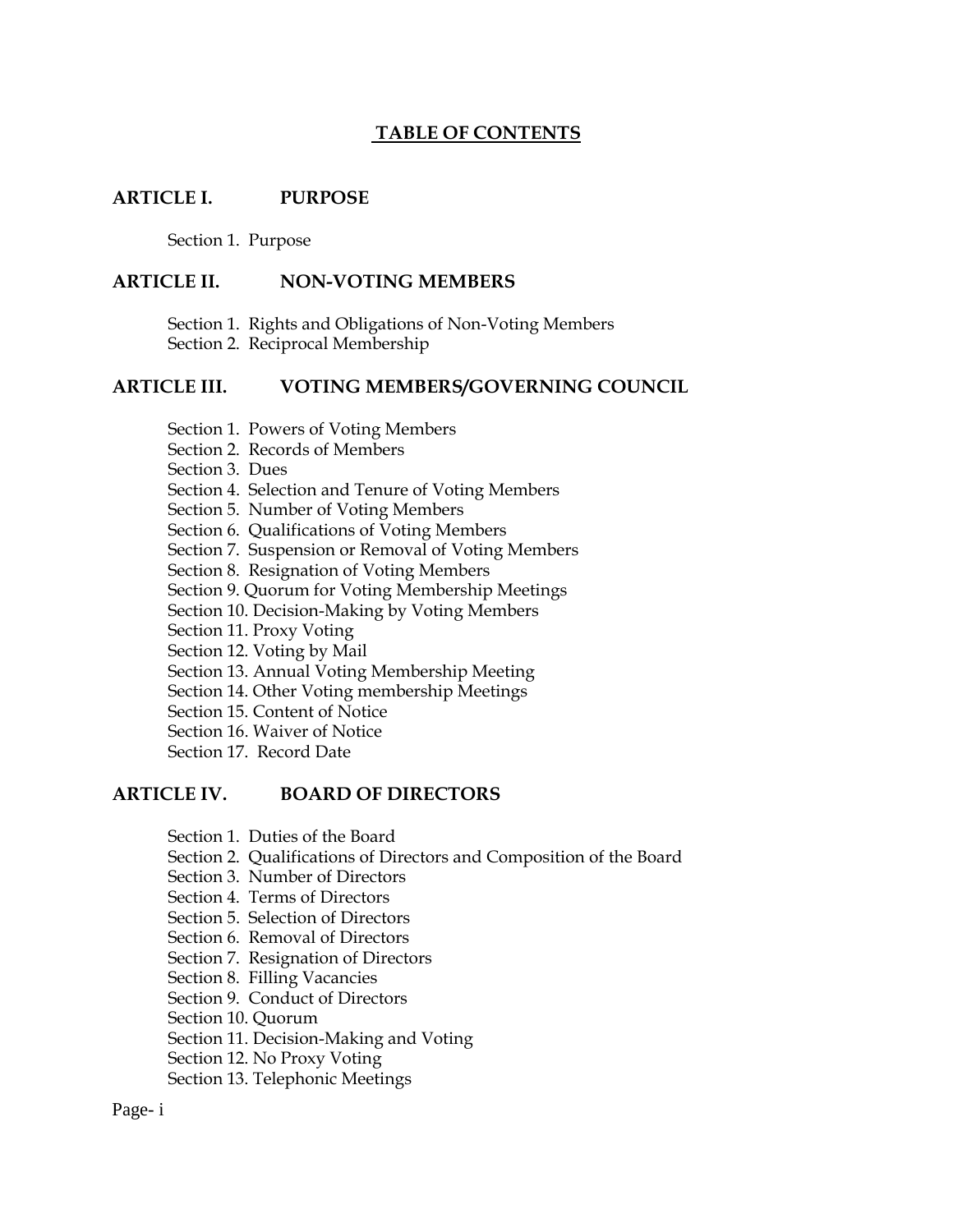Section 14. Decisions Without Meetings Section 15. Notice of Meetings Section 16. Waiver of Notice Section 17. Authority of Directors

#### **ARTICLE V. OFFICERS, CHAIRPERSON, AND STAFF**

Section 1. Officers Section 2. Election and Term of Office Section 3. Removal Section 4. Vacancies Section 5. President Section 6. Vice President(s) Section 7. Secretary Section 8. Treasurer Section 9. Field Governor Section 10. Chair Section 11. Executive Director and Staff

# **ARTICLE VI. COMMITTEES**

- Section 1. Establishment
- Section 2. Board Committees
- Section 3. Non-Board Committees
- Section 4. Committee Members
- Section 5. Chair
- Section 6. Committee Procedures
- Section 7. Limitations on Powers

#### **ARTICLE VII. MISCELLANEOUS PROVISIONS**

- Section 1. Compensation of Officers and Directors
- Section 2. Conflict of Interest
- Section 3. Tax Year
- Section 4. No Discrimination
- Section 5. Annual Financial Review

#### **ARTICLE VIII. AMENDMENTS**

#### Section 1. Articles of Incorporation and Bylaws

NOTE: The Oregon Nonprofit Corporation Act (ORS Chapter 65) both establishes and limits the powers and procedures available to nonprofit corporations. Where any questions arise about the meaning of these bylaws, or where these bylaws are silent on an issue, the Oregon Nonprofit Corporation Act should be consulted. For assistance in updating, amending or interpreting these bylaws, contact David Atkin, attorney, at Nonprofit Support Services.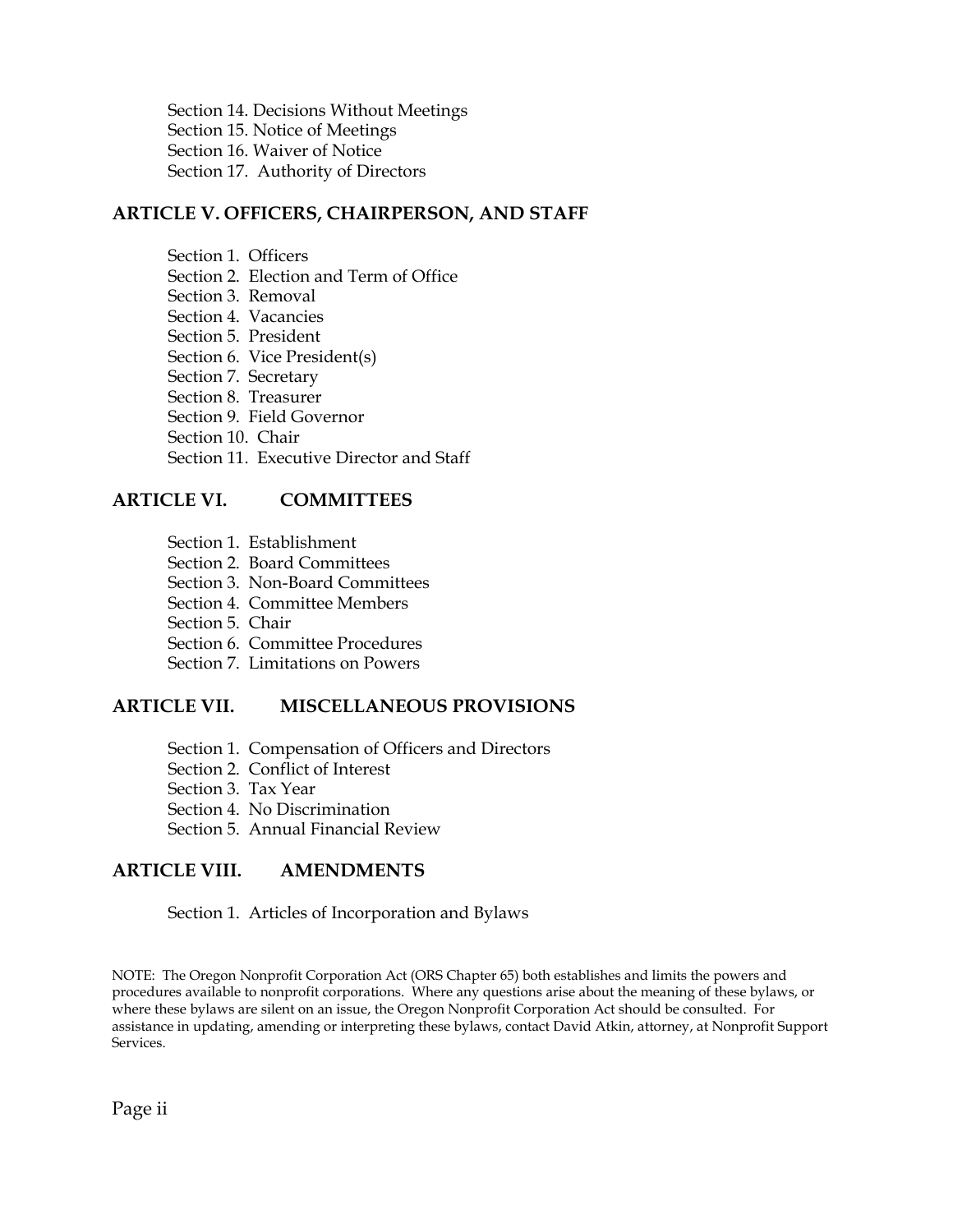#### **BYLAWS**

#### **OF**

#### **TRADITIONAL ARCHERS OF OREGON**

#### ARTICLE I. PURPOSE

Section 1. Purpose The purposes of Traditional Archers of Oregon are exclusively those allowed for organizations defined under §501(c)(7) of the Internal Revenue Code. Within these limits, the purposes of Traditional Archers of Oregon include the following:

To promote the use of traditional equipment for use in bow hunting and other archery activities.

To encourage and provide instruction for the making of traditional equipment by the individual and provide instruction and training in hunting techniques, marksmanship, safety and ethics.

To maintain contact with the Oregon Department of Fish and Wildlife, and other resource management agencies.

To promote reasonable regulations of bow hunting activities, and sound management of the wildlife hunted by bow hunting.

#### ARTICLE II. NON-VOTING MEMBERS

Section 1. Rights and Obligations of Nonvoting Members. The Board of Directors may by resolution establish categories of nonvoting membership and determine the dues, obligations, and privileges of members in those categories. The nonvoting members will have no power to vote on the election of directors or members, or to participate in a binding vote on any corporate matters.

Section 2. Qualifications for Membership. The membership includes qualified people who participate in the meetings, activities or events of TAO, who request membership and who pay any required dues, including people who participate in TAO events and who are also members of the following affiliated organizations, or other similar established nonprofit organizations for archers or bow hunters in the Western United States and Canada:

Traditional Bow Hunters of Washington Idaho Traditional Bow Hunters

.

PAGE - 1 - BYLAWS OF TRADITIONAL ARCHERS OF OREGON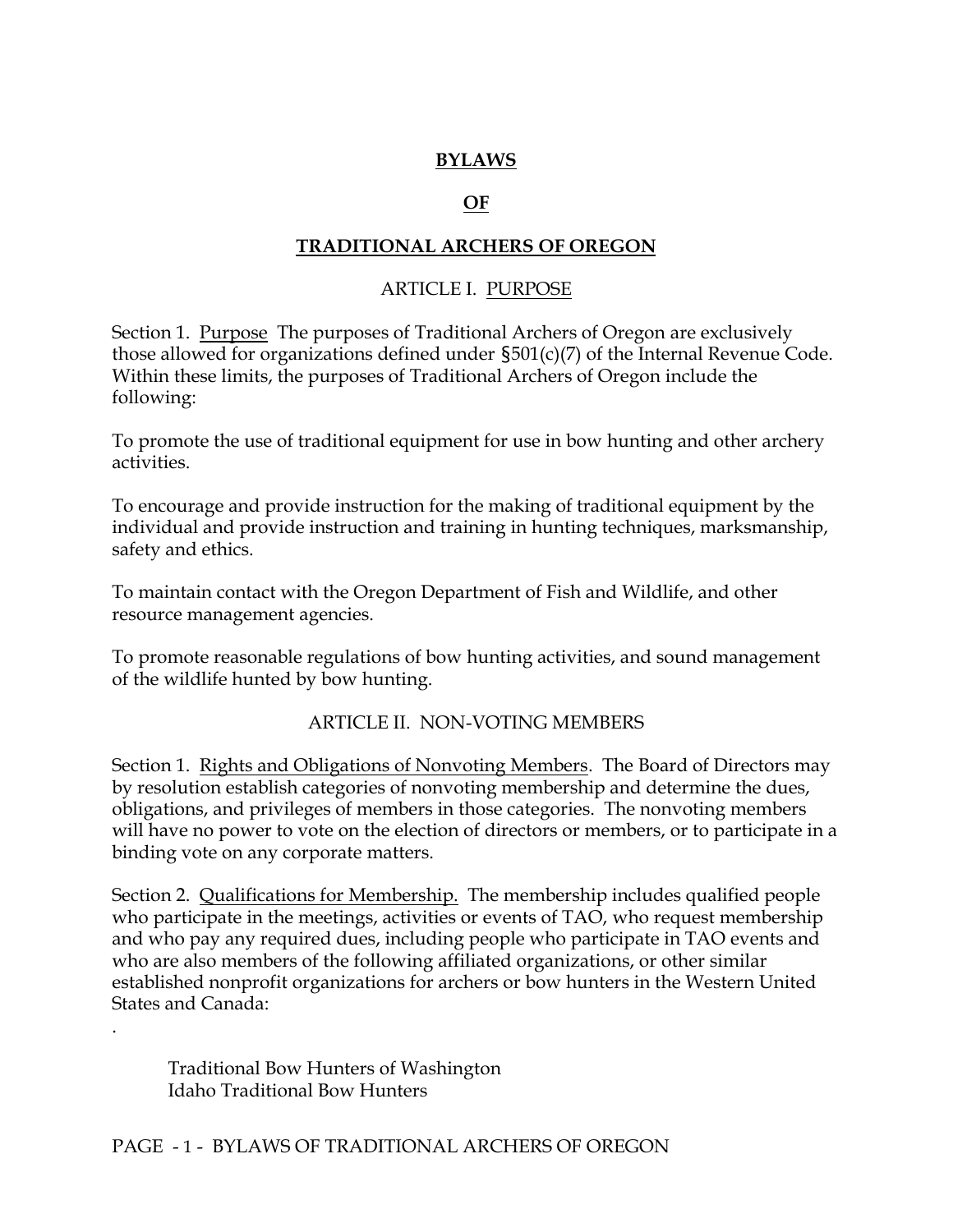Montana Traditional Bow Hunters Traditional Archers of California Rocky Mountain Long Bow Association

#### ARTICLE III. VOTING MEMBERS

Section 1. Powers of Voting Members. Voting members have the power to elect and also to remove the members of the Board of Directors, to elect and remove voting members and to vote on any amendments to the bylaws or articles which would alter the qualification, selection, removal, obligations, rights or powers of the voting members, and to vote on any other matters properly put before them by the Board of Directors.

Section 2. Records of Members. The secretary shall insure that the organization maintains a current, formal, alphabetical record of the names, addresses, dues payments and status of voting members.

Section 3. Dues. There may be annual dues required for voting membership. The Voting members may by resolution set or alter the amount of membership dues for voting members, and may waive or reduce dues for life members, low income members or for members who make some other form of contribution to the organization.

Section 4. Selection and Tenure of Voting Members. Any qualified archer may become a Voting member upon payment of dues.

Section 5. Number of Voting Members. The number of voting members shall at least be as large as the Board of Directors.

Section 6. Qualifications of Voting Members. Voting members shall be limited to persons with a strong interest in promoting, shooting, and building traditional archery equipment, who wish to encourage or provide instruction in any of these activities or in hunting techniques, marksmanship, safety or ethics, who participate in the meetings, activities and events of TAO, who request membership and pay any required dues, and who are significantly involved in the activities and governance of TAO.

Section 7. Suspension or Removal of Voting Members. A voting member's voting privileges will be suspended if his or her dues are delinquent and may be reinstated if payment of the overdue dues is received. A voting member may be expelled by the board of directors or the voting members for serious misconduct which adversely affects the interests or reputation of the corporation.

Before the voting members can suspend or remove a voting member there must be not less than fifteen (15) days prior written notice of the suspension or expulsion, to the voting members, giving the reasons therefore. Further, there must be an opportunity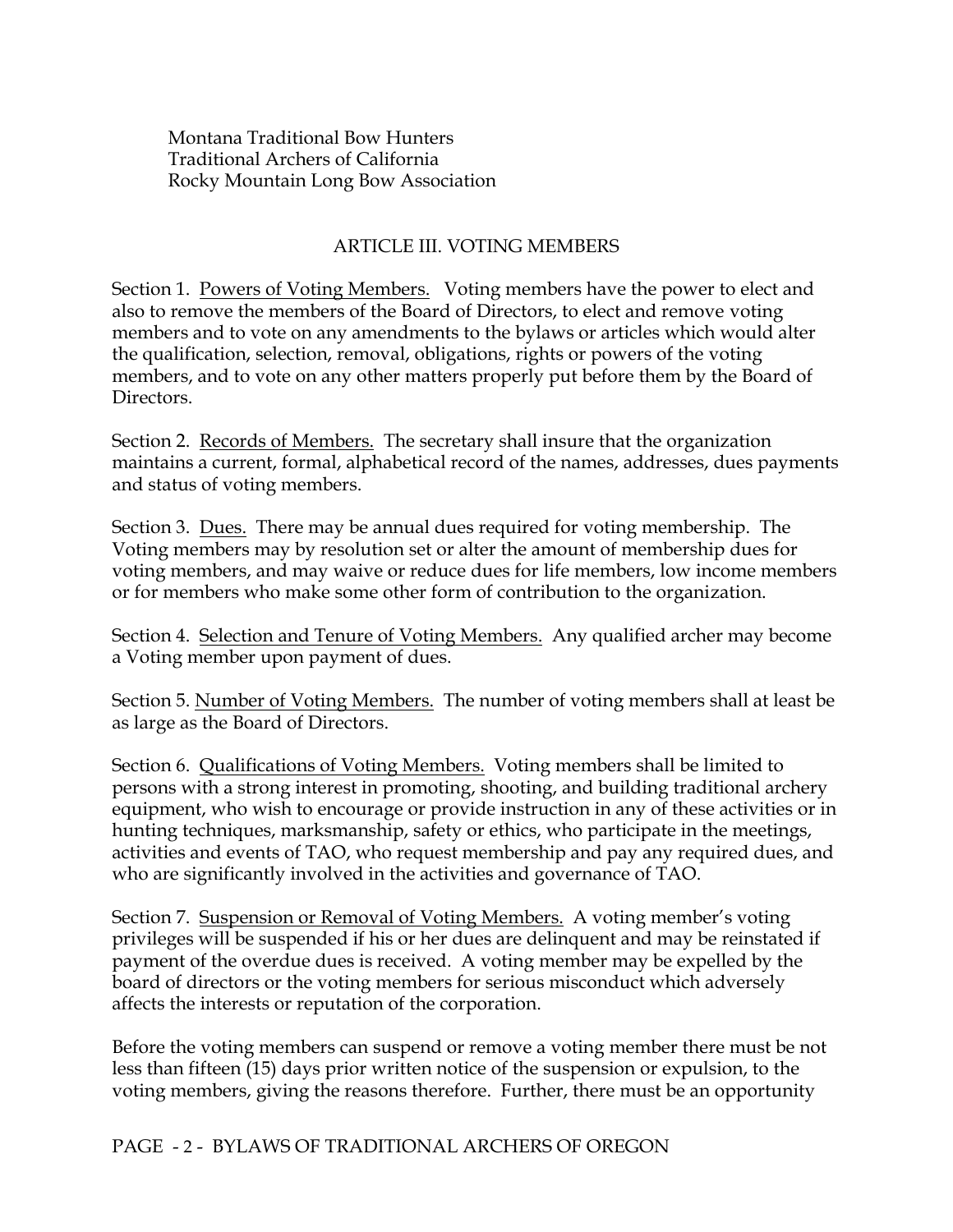for the member to be heard, orally or in writing, not less than five (5) days before the effective date of the suspension or removal by the voting members, or by a person or persons authorized to decide that the suspension or removal not take place.

Section 8. Resignation of Voting Members. Any voting member may resign at any time by sending or delivering a written resignation to the Secretary of the Corporation.

Section 9. Quorum for Voting Membership Meetings. A quorum will consist of the presence, participation by conference call, or voting by mail, where that is allowed, of at least 10% of the voting members.

Section 10. Decision-Making by Voting Members. The affirmative vote of at least a majority of the voting members present at a properly called meeting, for which a quorum has been achieved, is necessary and sufficient to make decisions or pass resolutions by the voting members, unless a greater proportion is required by law, the Articles or Bylaws. All decisions require a clearly stated motion, a second, and a vote. All motions which are successfully adopted must be recorded in the written minutes.

Section 11. Proxy Voting. Proxy voting will not be allowed at any meeting of the voting members or as part of reaching any decision by the voting members.

Section 12. Voting by Mail, Fax or E-mail. Unless prohibited or limited by the Articles or Bylaws, any action which may be taken at any annual, regular or special meeting of the voting members may be taken without a meeting if the corporation delivers a written ballot to every member entitled to vote on the matter, by mail, fax, or e-mail, as directed by the individual member. The written ballot will: a) set forth each nominee or proposed action; and b) provide an opportunity to vote for each vacant board position, and for or against each proposed action. Approval by written ballot will be valid only when the number of votes cast by ballot equals or exceeds any quorum required to be present at a meeting authorizing the action. The vote is limited to the subject specified on the ballot.

Section 13. Annual Voting Membership Meeting. There must be an annual meeting of the voting members each year which will be held to elect new members to the Board of Directors. It will be held during the last full weekend of July, at a time and location determined by resolution of the Board of Directors, unless the meeting is set for a different period of the year by resolution of the Board.

Written notice of the Annual Meeting must be sent by first class mail, fax, or e-mail, as directed by the individual member, to all voting members entitled to receive notice, at the address, e-mail, or fax number provided by the member or as it appears in the corporate records, at least 15 days in advance of the meeting.

At the annual meeting voting members will hear and consider reports from the Board of Directors, officers and staff concerning the activities, management and budget of the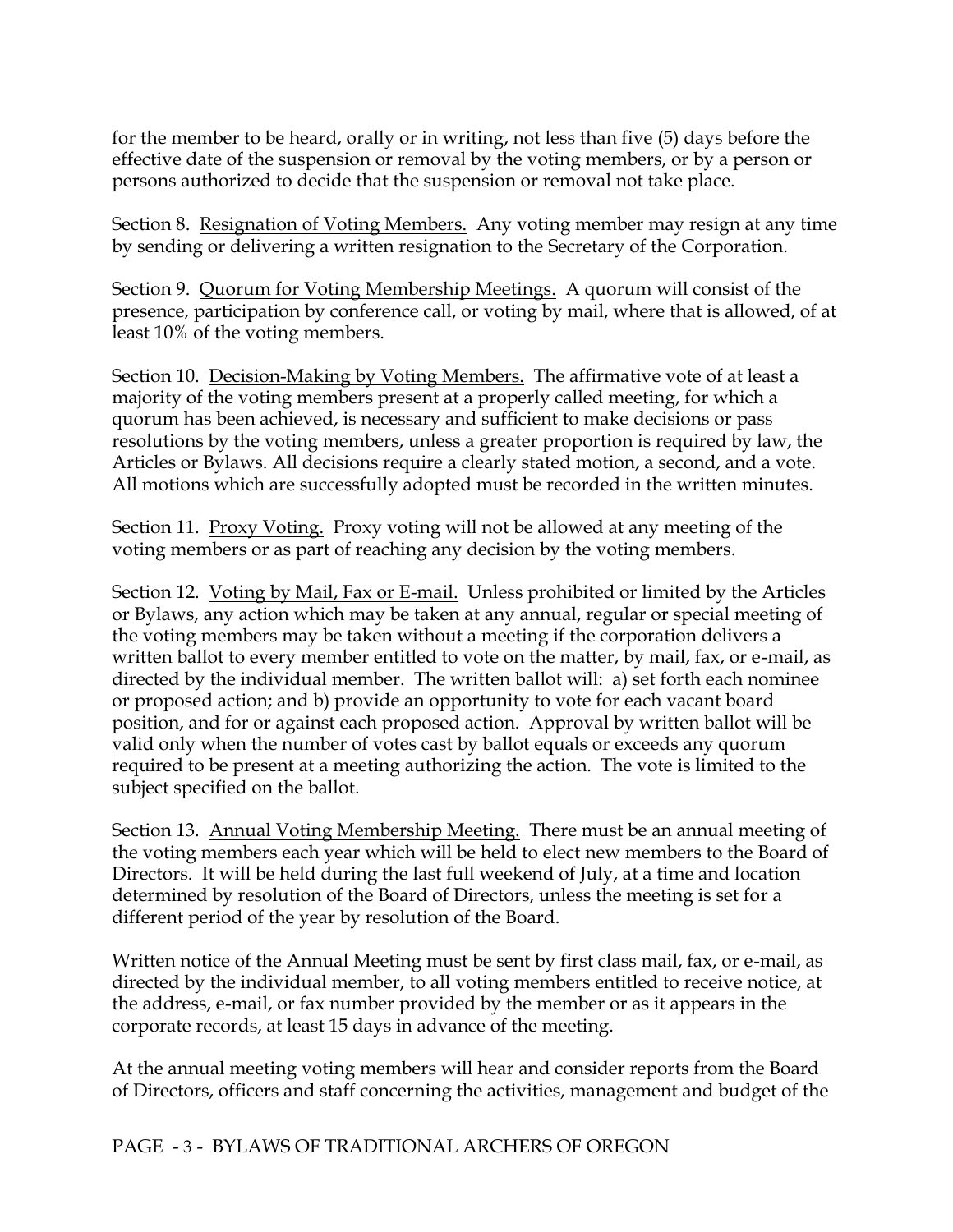corporation. Voting members will then elect persons nominated to fill any vacancies on the Board of Directors, and also vote on any other matters for which proper notice was given. Voting will be by secret ballot if any person so requests. Members may be given the option to vote by mail, fax, or e-mail rather than in person. The failure to hold an annual meeting does not affect the validity of any corporate action.

#### Section 14. Other Voting Membership Meetings.

A. REGULAR MEETINGS. The corporation may hold a series of regular meetings of the voting members at times and locations set by the Board of Directors. A single notice sent by first class mail, e-mail, or fax, as directed by the individual voting member, at least seven days in advance of the beginning of the series of regular meetings will be sufficient and no further notice is required so long as the meeting dates and times which were announced do not change.

B. SPECIAL MEETINGS. Special Meetings of the voting members may be called by the President, by the Board of Directors or by a quorum of the voting members. Notice for a special meeting must be mailed by first class mail, e-mail, or fax, as directed by the individual voting member, at least seven days in advance of the meeting and must specify the purpose(s) for which the meeting is called. Only the business for which a Special meeting is called may be considered at the meeting.

Section 15. Content of Notice. The notice must contain the date, time, location and when required, the purpose of the meeting. Notices of Special meetings always require a statement of the purpose(s) for which the meeting is called. If amendments to the bylaws or the Articles of Incorporation will be considered, the notice must state this fact and either the exact wording or a summary of the amendments to be considered must be included with the notice.

Section 16. Waiver of Notice. Any voting member may waive the right to receive full advance notice of any meeting. Waivers of notice will be in writing, signed by the person entitled to notice, and will be given to the Secretary to be placed in the corporate records. Waivers may be signed before or after the meeting has taken place. The attendance of a voting member at any meeting without specific objection to improper notice will constitute a waiver of the full notice of that meeting.

Section 17. Record Date. The record date for determining the members entitled to receive notice of a meeting will be the day before the day on which the notice is mailed. The record date to determine the members entitled to vote at a member's meeting will be the date of the meeting.

### ARTICLE IV. BOARD OF DIRECTORS

### PAGE - 4 - BYLAWS OF TRADITIONAL ARCHERS OF OREGON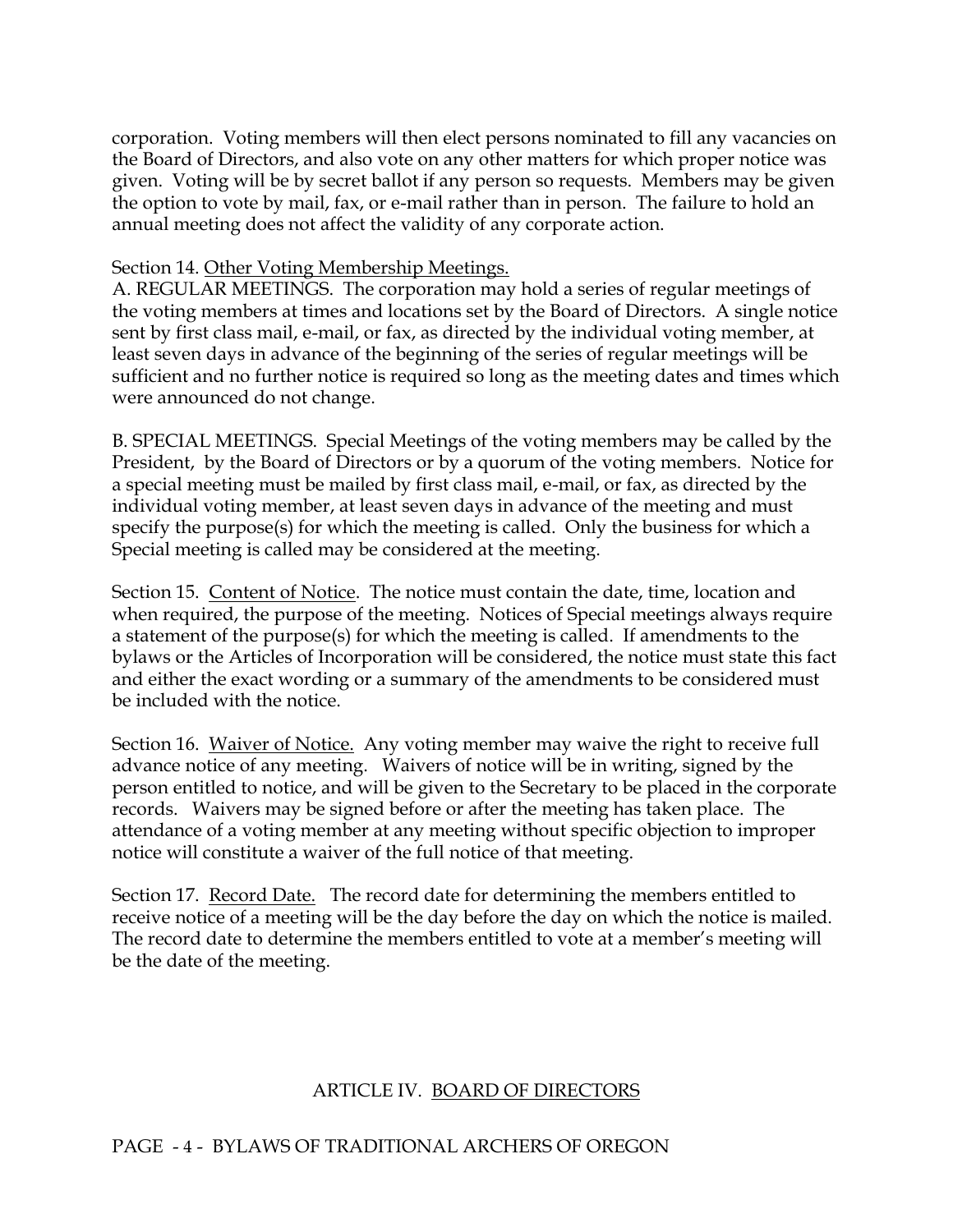Section 1. Duties of the Board. The Board of Directors will establish the corporation's policies and review and change them as necessary, oversee its programs and activities, supervise its staff director, authorize its expenditures, oversee its financial affairs, and ensure the proper management and use of its assets and property. The Board must also ensure that the corporation properly employs the necessary corporate formalities to make its decisions, that it prepares and submits all required state and federal reports, and that it operates in compliance with relevant state and federal laws. Board members must diligently prepare for, attend, and participate in the meetings of the Board of Directors and any Board committees as needed, in order to carry out these tasks. The role of the Board does not include direct management or conduct of the daily operations of the organization.

Section 2. Qualifications of Directors and Composition of the Board. Nominees for positions on the Board of Directors must have demonstrated a commitment to the mission and purposes of Traditional Archers of Oregon. They must have been a member in good standing for at least one year prior to being nominated. Also, all five officers must be members, and on the Board of Directors.

Section 3. Number of Directors. The Board of Directors must consist of no fewer than five and no more than fifteen members. The specific number of directors within this range will be set and may be changed by resolutions passed by the voting members.

The voting members may create new positions on the Board of Directors by passing a resolution increasing the size of the Board, and then may appoint new directors at that same meeting or at a later time to fill the newly created positions.

Section 4. Terms of Directors. Directors will serve one year terms. However, unless they formally resign or are removed from office, directors will remain in office until their successors are properly elected, designated, or appointed. There is no limit to the number of terms, successive or otherwise, a director may serve.

#### Section 5. Selection of Directors.

A)The initial members of the Board of Directors shall be appointed by the Incorporator. Subsequent directors shall be elected by the then-current voting members at an annual meeting of the voting members held for that purpose. Nominations for new Board members may be made by the Board of Directors, by individual Board members or by voting members. Each member will have the right to vote only for as many persons as there are director positions open on the Board of Directors at the time of the election. The vote must be by a secret ballot if any person so requests.

B) The Board shall prepare and adopt by resolution, a formal written policy regarding the details of the Board election process, including requirements for the announcement of elections and the solicitations of nominations, the role of a nominating committee, and the schedule and procedures that must be used to hold elections.

#### PAGE - 5 - BYLAWS OF TRADITIONAL ARCHERS OF OREGON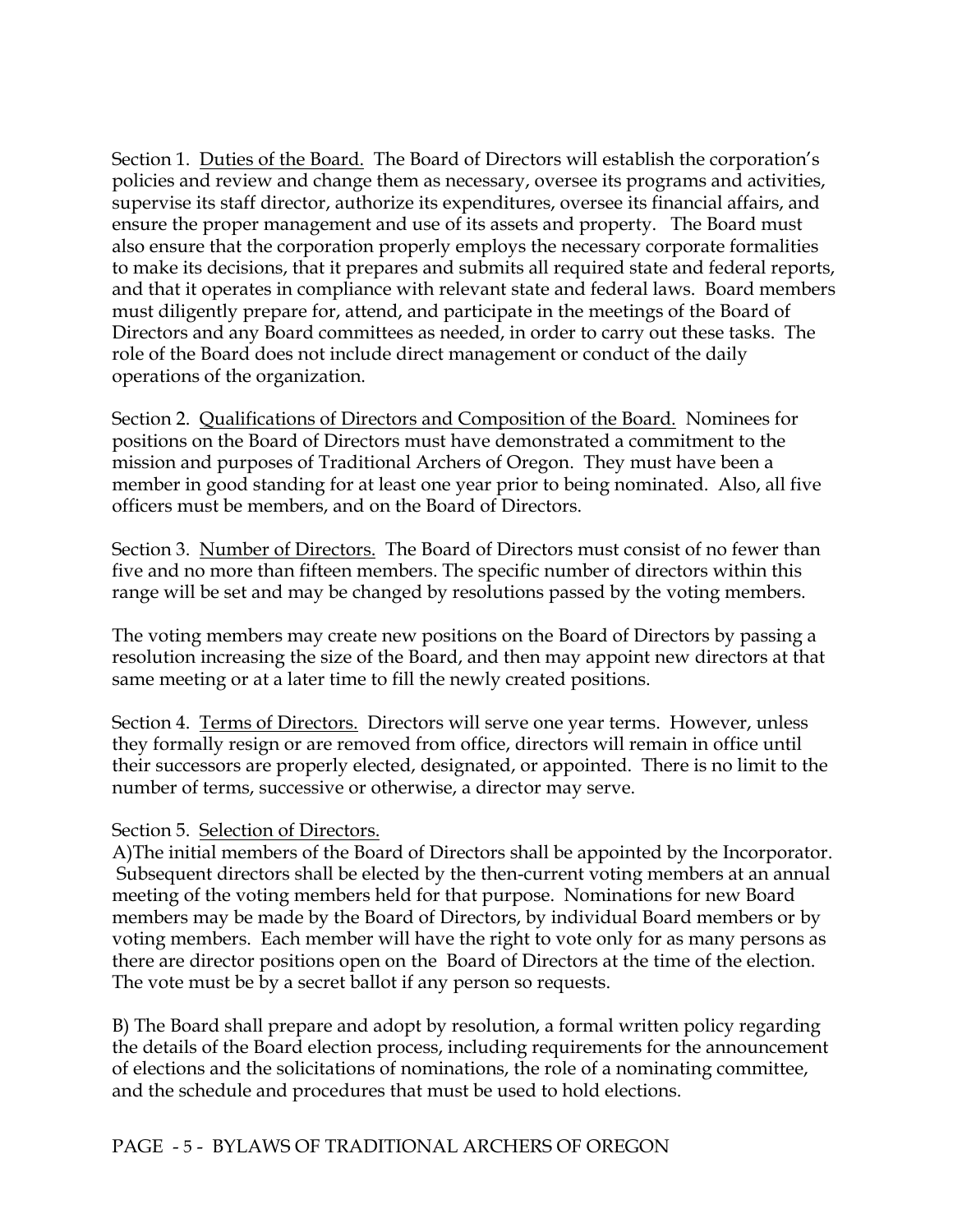C) There must be an annual meeting of the voting members each year, which will be held to elect new members to the Board of Directors. It will be held during the last full weekend of July, at a time and locating determined by resolution of the Board of Directors, unless the meeting is set for a different period of the year by resolution of the Board.

Section 6. Removal of Directors. Directors may be removed with or without cause by resolution of the voting members. Proper notice must be given in advance, as required for an annual membership meeting, or for a regular meeting of the voting members, or as required for a special meeting of the voting members, whichever is appropriate, stating that the removal of a director is to be considered (See Article III, Sections 12 and 13).

Section 7. Resignation of Directors. A director may resign at any time. The resignation of a director must be in writing and be delivered to the Board, its presiding officer, the president, or the secretary. Once delivered, a notice of resignation is irrevocable.

Section 8. Filling Vacancies. The voting members may, by a majority vote, elect new directors to fill any vacancies on the Board. A director elected to fill a vacancy will serve only until the next regular election of directors, at which time she or he must be elected by the voting members in order to remain a director.

Section 9. Conduct of Directors. Directors must discharge their duty of loyalty and their duty of diligence in good faith with the care an ordinarily prudent person in a like position would exercise under similar circumstances and in a manner the director reasonably believes to be in the best interest of the corporation.

Section 10. Quorum. At all meetings of the Board of Directors, the presence of a quorum, which is at least a majority of the number of directors, and must also include a majority of the five officers, is necessary to allow the transaction of corporate business or the making of corporate decisions.

Section 11. Decision-Making and Voting. The directors must diligently and conscientiously attempt to make decisions by consensus. They must employ all standard consensus practices and techniques including the expression and careful consideration of minority views. When a consensus apparently cannot be achieved, any director may request and require that a vote be taken instead. The affirmative vote of at least two thirds of all of the Directors in office or participating in any properly called meeting at which a quorum is present, is necessary and sufficient to make a decision of the Board of Directors unless a greater proportion is required by law or by these bylaws.

All decisions require a clearly stated motion, a second, and a vote that must be recorded in the written minutes. Each member of the Board of Directors will have one vote. At

# PAGE - 6 - BYLAWS OF TRADITIONAL ARCHERS OF OREGON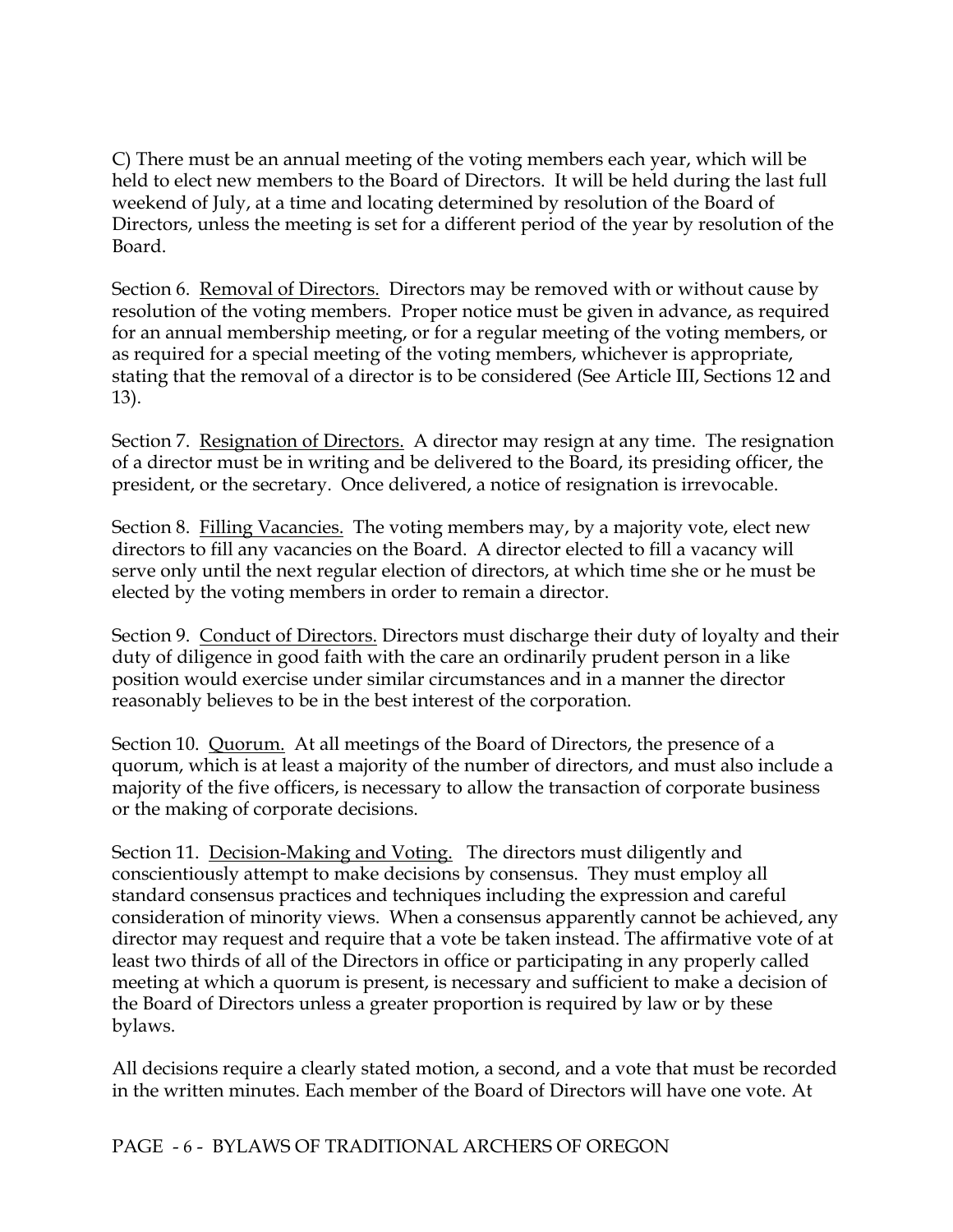the request of any director, the names will be recorded in the minutes of each director who voted for, voted against, or abstained on a particular motion.

Section 12. No Proxy Voting. No proxy voting is allowed at any meeting of the Board of Directors or as part of reaching any decision of the Board.

Section 13. Telephonic Meetings. Meetings may be held by telephone, or other method, so long as all participating directors may simultaneously hear and speak with each other. A director participating in such a meeting is deemed present for purposes of a quorum.

Section 14. Decisions Without Meetings. The Board may make any decision or take any action within its power without a meeting through a written "unanimous consent resolution" that sets forth the action so taken and is signed by all the directors then in office. The resolution is effective when the last director signs a copy of the unanimous consent resolution. The unanimous consent resolution may be sent or transmitted by mail, fax or email. The unanimous consent resolution must be filed with the corporate records.

Section 15. Notice of Meetings. Notice must be given of every meeting of the Board, stating the date, time, and location of the meeting, and the purpose of the meeting if so required by law or these bylaws. The notice must be given not less than 2 days in advance of the meeting if delivered by phone or in person, and not less than 7 days in advance if delivered by first class mail, email, or fax to an address provided by the individual director.

Regular meetings: After the initial notice is given of the schedule for a series of regular meetings, which will occur at a fixed time and place, no further separate notice is required for each of those regular meetings. Notice must state the time, date, and location of the meeting. The Board may by resolution establish or change the dates of regularly scheduled meetings, with proper notice given to all directors.

Section 16. Waiver of Notice. Any director may waive the right to receive full advance notice of any meeting. Waivers of notice must be in writing, signed by the person entitled to notice, and must be given to the secretary to be placed in the corporate records. Waivers may be signed before or after the meeting has taken place. The attendance of a director at any meeting without specific objection to the notice constitutes a waiver of the full notice of that meeting.

Section 17. Authority of Directors. No Director may speak or act on behalf of the Corporation without specific authorization by the Board of Directors to do so.

# ARTICLE V. OFFICERS, CHAIRPERSON, AND STAFF

#### PAGE - 7 - BYLAWS OF TRADITIONAL ARCHERS OF OREGON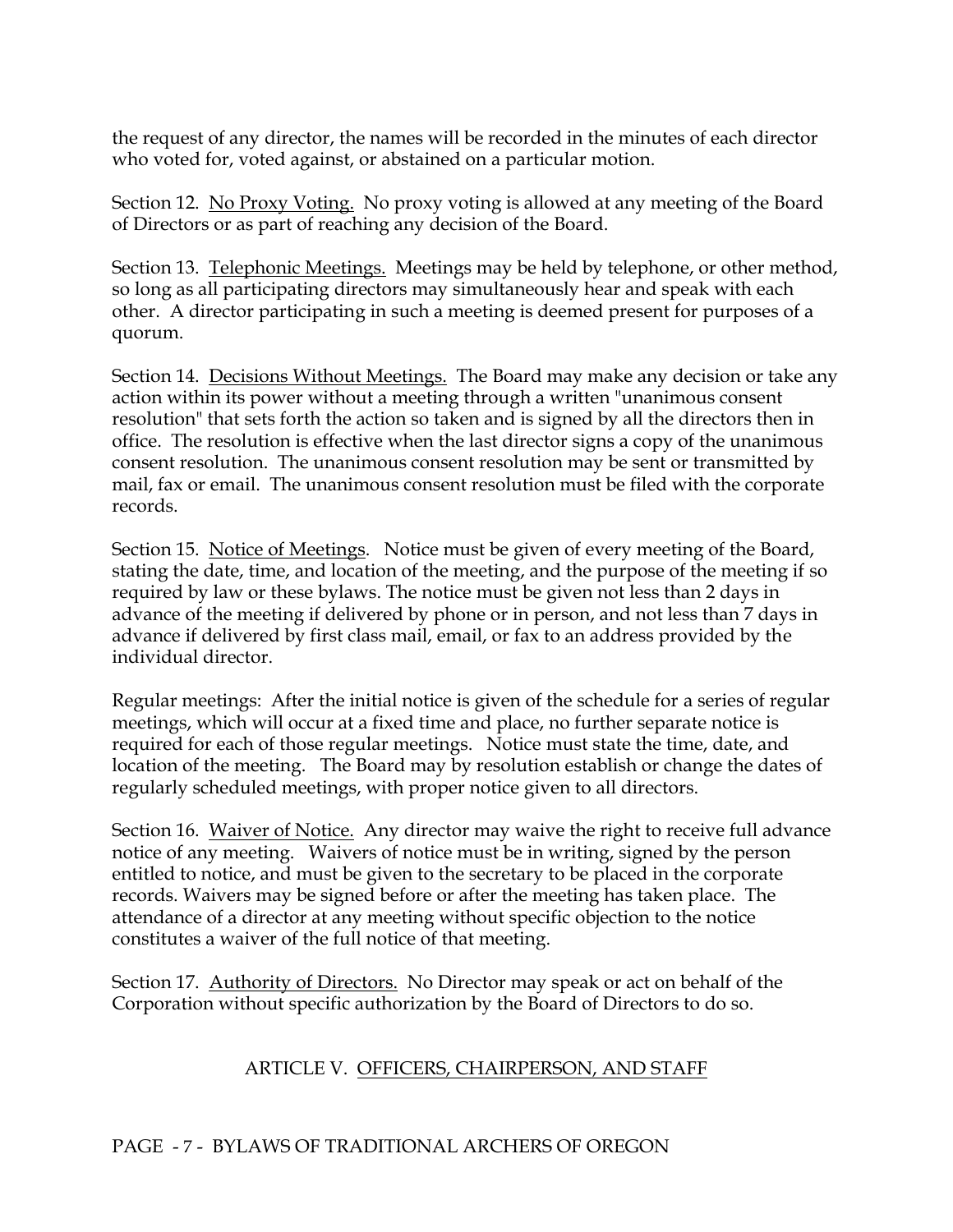Section 1. Officers. The officers of Traditional Archers of Oregon must carry out the policies and decisions of the Board of Directors as directed by the Board. The officers must include a president, vice-president, secretary, treasurer and field governor. The same person may not hold the offices of president and secretary at the same time, but the same person may hold any other two offices. Officers must serve simultaneously as members of the Board of Directors.

Section 2. Election and Term of Office. As soon as possible following the election of directors, the Board of Directors will meet to elect new officers of the corporation. Each officer will hold office for one year or until her/his successor has been properly elected and has taken office, unless she or he resigns or is removed.

Section 3. Removal. Any officer may be removed by the Board of Directors whenever, in their judgment, the interests of the corporation would be best served by such removal. Removal will be without prejudice to the contract rights, if any, of the officer so removed. The person being considered for removal has no vote in the process of removal.

Section 4. Vacancies. If any office of the corporation becomes vacant by death, resignation, retirement, removal, disqualification, or any other cause, the directors in office, although less than a quorum, may elect an officer to fill such a vacancy. The elected officer will hold office for the remaining portion of the term of that office.

Section 5. President. The president is the principal officer of the corporation and will, in general, supervise or oversee the supervision of all of the affairs of the corporation. The president generally will preside at all meetings of the Board of Directors, unless the Board selects another person to preside. The president will also perform other duties as may be assigned by the Board of Directors. The president may serve as an ex-officio member of any committee.

Section 6. Vice-President. In the absence of the president or in the event of the president's inability to act, the vice-president will perform the duties of the president. The vice-president, when acting as president, will have all the powers of and is subject to all the restrictions on the president. The vice-president will also perform other duties assigned by the Board of Directors. More than one vice-president position may be created and duties clarified, through the amendment of this section of these bylaws.

Section 7. Secretary. The secretary will perform or oversee the performance of the following duties: a) record and keep the minutes of the meetings of the members and of the Board of Directors and of any Board committees, in one or more books provided for that purpose; b) see that all notices are duly given in accordance with the provisions of these bylaws or as required by law; c) be custodian of the corporate records; d) keep a register of the mailing address of each voting member as provided by such member; e) ensure that all required state and federal reports are prepared and filed in a timely fashion; and f) perform or oversee all duties incident to the office of secretary and such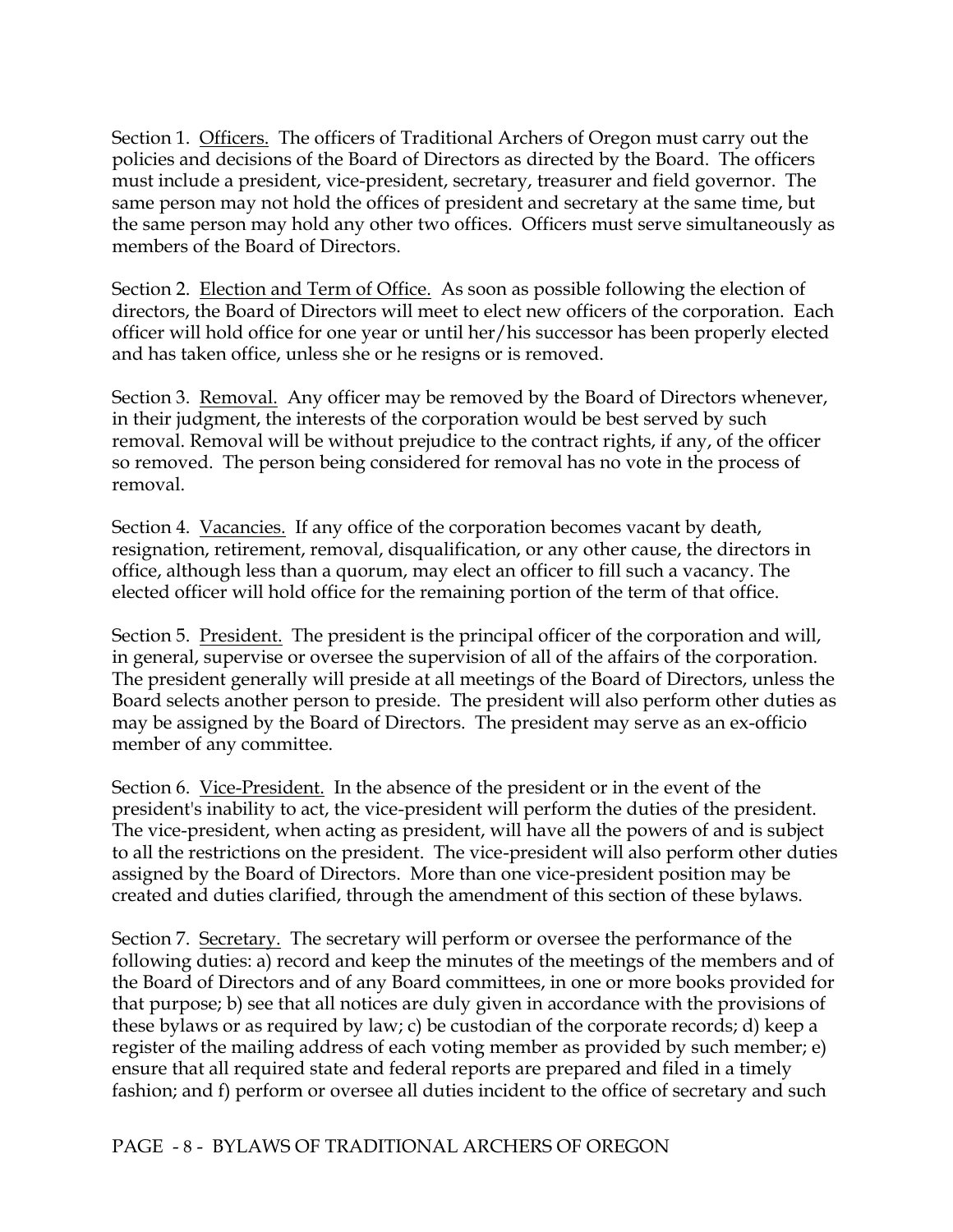other duties as from time to time may be assigned by the president or by the Board of Directors. The Secretary may delegate some or all of these tasks but remains responsible for their proper completion.

Section 8. Treasurer. The treasurer will perform or oversee the performance of the following duties: a) be responsible for the proper management and control of all funds of the corporation; b) prepare full and accurate financial records on a timely basis of all the income, expenses and assets of the corporation; c) present reports at every Board meeting on the financial affairs of the corporation; d) provide financial information necessary to prepare and file the required reports to state and federal government agencies, showing the income, disbursements, and assets of the corporation. The Treasurer may delegate some or all of these tasks but remains responsible for their proper completion.

Section 9. Field Governor. The field governor shall represent the organization at all meetings where our opinion should be made known. He or she shall keep abreast of all bow hunting related issues and keep the executive committee informed. They shall also serve as a liaison between TAO and other organizations.

Section 10. Chair. The Board may elect a chair and determine his or her duties.

Section 11. Executive Director and Staff. The Board may appoint or employ an executive director or other staff, whether paid or unpaid, to perform and conduct the programs and activities of the organization. The Board of Directors shall evaluate the performance of the Executive Director on an annual basis. Unless the Board determines otherwise, the executive director will have the power, subject to the Board of Directors, to hire staff, establish staff duties and performance standards, evaluate the performance of staff, and when necessary terminate the employment of staff of the corporation.

# ARTICLE VI. COMMITTEES

Section 1. Establishment. The Board may establish any committee, including standing committees or temporary committees, by a resolution of the Board. Such resolutions must name the committee and the purpose of the committee, must state whether it is a "Board" committee or a "non-Board" committee, and must state what powers, authority and duties have been delegated to the committee, how the chair of the committee and how the members of the committee will be appointed or elected, and may state what procedures, if any, the committee will use in carrying out its work.

The Board of Directors must always have the power to amend, alter, or repeal the decisions of its committees, subject to limitations on the unilateral amending of contracts, interference with third-party rights, and other legal limitations.

Section 2. Board Committees. The Board may establish "Board" committees to which

# PAGE - 9 - BYLAWS OF TRADITIONAL ARCHERS OF OREGON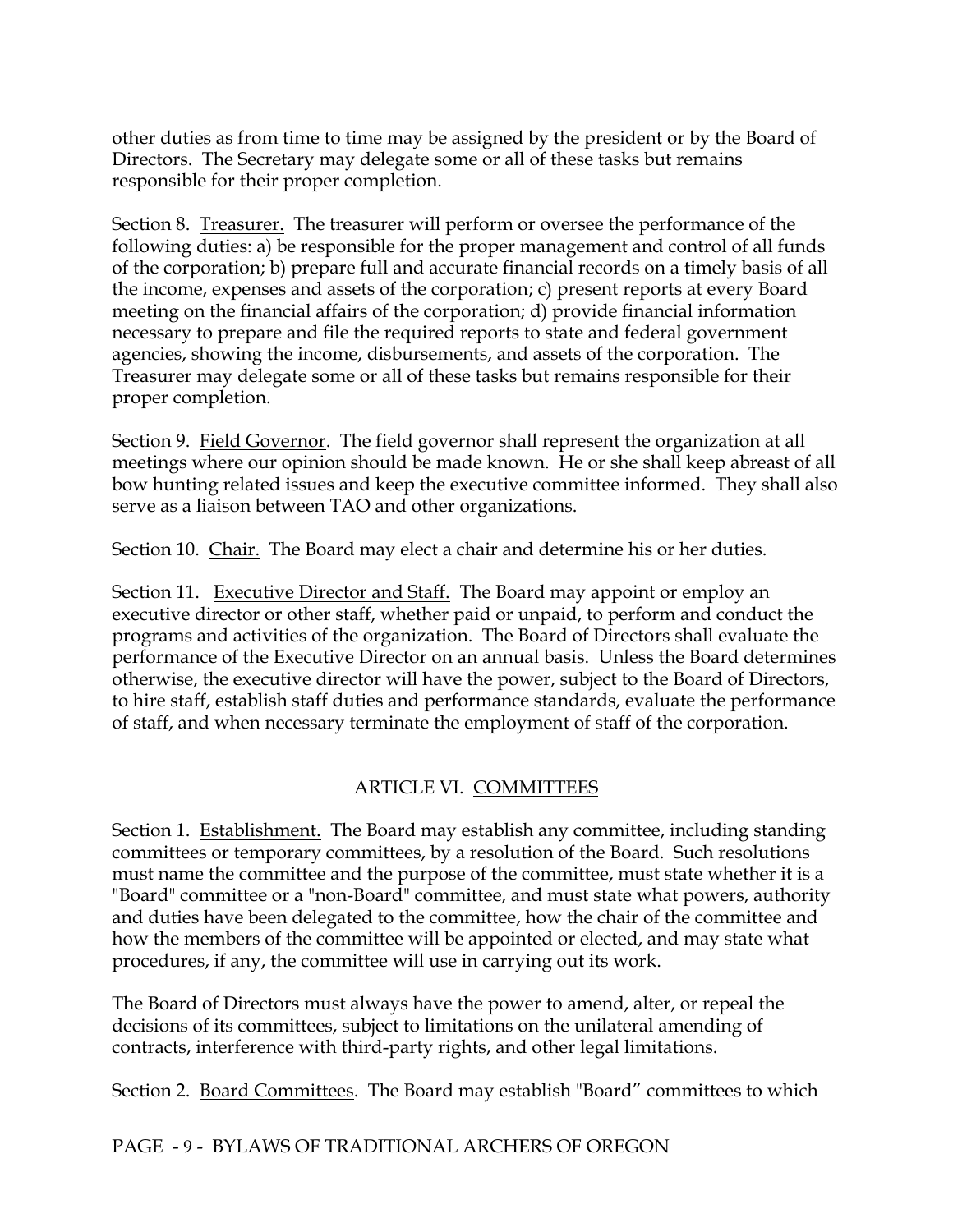are delegated part of the power of the whole Board to authorize expenditures, adopt budgets, set policy, establish programs or make other decisions for the corporation. Such committees must be established by the affirmative vote of a majority of all directors then in office. Board committees must consist of two or more directors, and must not have any members who are not members of the Board of Directors.

The Executive Committee shall consist of the elected officers and shall act for the group between meetings by simple majority. The duties and powers of the Executive Committee are as defined in the Policy and Practices manual. All Executive Committee decisions will be communicated to the membership in a timely manner.

Executive Committee: The Board may elect an Executive Committee. The Executive Committee will have the power to make decisions between Board meetings, including financial and budgetary decisions. The Executive Committee must comply with the provisions of the bylaws concerning the full Board as far as those are reasonably applicable to the Executive Committee. All Executive Committee decisions must be recorded in official minutes, which will be submitted to the full Board. Unless the Board of Directors decides otherwise, the Executive Committee will consist of the five officers of the organization, so long as they are simultaneously members of the Board of Directors. The Executive Committee must make reasonable efforts to contact all Board members first, to discuss the issues to be dealt with at an Executive Committee meeting.

Section 3. Non-Board Committees. The Board may establish "non-Board" committees, including working committees or advisory committees, which do not have the power to authorize expenditures, adopt budgets, set policy, establish programs, or make decisions for the corporation. Such committees are established through a resolution adopted by the directors present at a properly called meeting. Any person may be a member of such a committee, whether or not that person is a member of the Board of Directors.

Section 4. Committee Members. The Board will appoint the members of every Board committee. The President or the Board or the Chair of Non-Board committees may appoint the members of Non-Board committees. The term of office of a member of a committee will continue until his or her successor is appointed unless the committee is terminated, the member resigns or is removed from the committee, or the member ceases to qualify as a member of the committee.

Section 5. Chair. One member of each committee must be selected or appointed chair by the Board, or if the Board wishes, it may delegate that power to the president or the members of the committee, subject to later confirmation by the Board.

Section 6. Committee Procedures. Unless otherwise specified, Board Committee meetings will operate with the same quorum and voting requirements as the full Board, and as far as possible will operate according to the procedures of the Board as stated in these bylaws. If any formal decisions or resolutions are voted on at a committee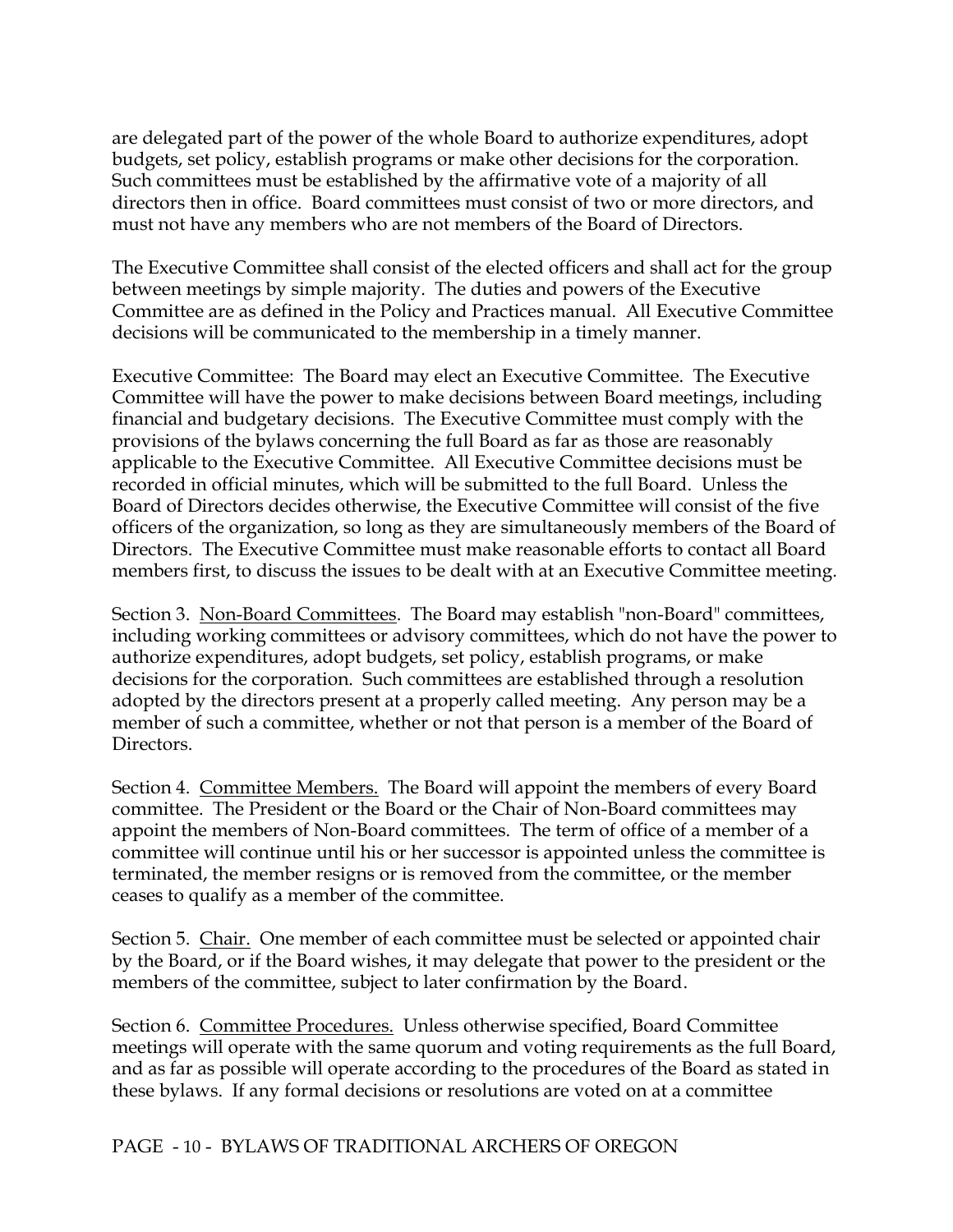meeting, then the votes and the resolutions so adopted must be recorded in the form of corporate minutes and filed with the secretary.

Section 7. Limitations on Powers. No committee may a) elect, appoint or remove any officer, member of the Board of Directors, or member of a Board committee; b) authorize the sale, lease, exchange, or mortgage of all or substantially all of the property and assets of the corporation; c) authorize the dissolution of the corporation or revoke proceedings therefore; d) amend, alter, or repeal the Articles, the bylaws, or any resolution of the Board of Directors; or e) authorize the payment of a dividend or any part of the income or profit of the corporation to its directors or officers.

### ARTICLE VII. MISCELLANEOUS PROVISIONS

Section 1. Compensation of Officers and Directors. No officer or member of the Board of Directors will receive any compensation for fulfilling the responsibilities of a member of the Board or of an officer as defined in these bylaws. However, the corporation may pay compensation to officers and members of the Board of Directors for other services performed as employees or independent contractors as long as the required rules for conflicts of interest are followed. Board members and their relatives who receive regular compensation from the corporation must always constitute less than a majority of the Board. Officers and members of the Board of Directors may receive reimbursement for actual expenses incurred in the course of fulfilling their responsibilities.

Section 2. Conflict of Interest. A conflict of interest is present when the corporation pays compensation or provides any tangible benefits to an officer or member of the Board or to a member of a director's or officer's family. All transactions involving conflicts of interest must be presented to the Board for approval. Directors and officers who have a conflict of interest in any matter must 1) declare the existence of any direct or indirect conflict of interest, 2) disclose its nature on the record, and 3) abstain from voting on that matter. The rest of the Board must analyze the transaction and ensure that all transactions involving a conflict of interest are fair to the corporation and that no special benefits are being given to any person. A conflict-of-interest transaction must be approved by the affirmative vote of a majority of the members of the Board of Directors who do not have a conflict of interest involved in that issue, as long as no less than two disinterested directors vote to approve the transaction.

Section 3. Tax Year. The tax year of the corporation is the calendar year.

Section 4. No Discrimination. Traditional Archers of Oregon does not discriminate for or against any person on the basis of ethnicity, nationality, place of origin, religion, gender, sexual orientation, marital status, familial status, economic status, age, or mental or physical disability.